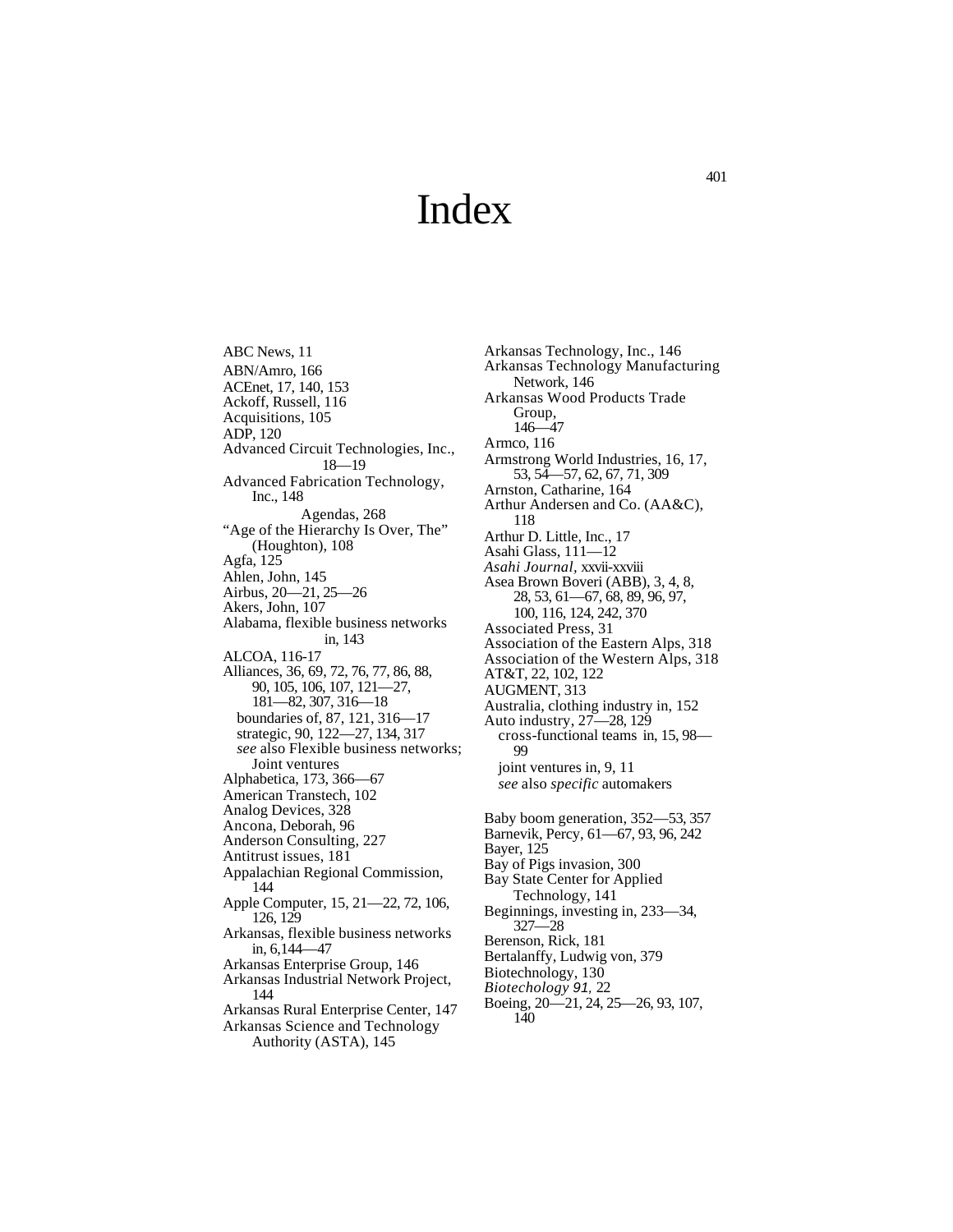Bolt, Beranek and Newman, 20 Bosch, 124 Bosworth, Brian, 159 Botkin, James, 126 Boulding, Kenneth, 372, 379 Boundaries, 86—87 maintaining, 333 organizational level and, 87, 310, 311, 313, 314, 315—17, 319 professional cultural differences and, 133, 314 setting, 277 sharp vs. fuzzy, 87 Boundary crossing, xxiv, 13—17, 35— 36, 195, 200, 210, 257, 307, 333, 340 benefits of, 8—10 cross-boundary charts and, 273— 76, 281 "proof" test for, 203 Bradshaw, Henry, 55—56, 71 Brandere, Luc de, 12 British Petroleum, 101, 368 Broder, David, 337 Brokaw, Tom, 347 Brown, Harry, 137—38, 139, 366 Brusco, Sebastiano, 142 Brussels Bourse, 12 Building Industry Association (BIA) (San Diego), 193—94 Bureaucracies, xxiv, 12, 23, 37, 41, 301, 305, 306, 307, 333, 345, 351, 359, 360—65, 375, 381 divisional, 361, 362, 363 downsizing of, 61—62, 66—67 functional, 361—62, 363 governmental, 340, 361 information in, 259 interdependent links in, 45 lattices and, 82—84 matrix, 361, 362—64 needs and, 321—22 networks as challenge to, 364—65 pace of change and, 131, 132, 133 replaced by internal markets, 115— 17, 315 specialization and, 360—61 teamnets spawned by, 359, 365— 71 tendency toward failure in, 363—

64

*see* also Hierarchies Bush, George, 129, 336 *Business Week,* 80, 84, 106, 109, 119, 121, 126 CALS, 234 Calvert Social Investment Fund Advisory Council, 41 Calypso (Digital's 6200 computer),<br>31—34, 39, 42, 43, 47, 50, 31—34, 39, 42, 43, 47, 50, 62, 71, 365 CAMA, 166—67 Campbell, Judith, 102 Canada, 6, 164 Canon, 122 *Capabilities Directory,* 148 Carrier Corp., 20 Carville, James, 339 Caskers and Longquist, 292 *Catalog of U.S. Manufacturing Networks* (Lichtenstein), 152 Catawba Valley Hosiery Association (CVHA), 149—51 Caterpillar, 93, 94 CD (Corporate Design) Line, 172— 73, 178, 179 Celtic Arc, 318—19 Center for Learning and Competitiveness, 158 Center for Quality Management (CQM), 20, 208 Centralization, 360—64 Change, 269 fear of, 10 managing data of, 260—62 pace of, 9, 41, 97, 130—33, 357, 363 S curves and, 379—81 tracking, 278—79 Change processes, 265 Charan, Ram, 132 Chief executive officers (CEOs), 71— 72, 96, 311 Chief operating officers (COOs), 96 Childs, Jim, 241 China: democracy movement in, 347— 48, 350 global economy and, 350—51 Chrysler, 85, 129

Ciba, 111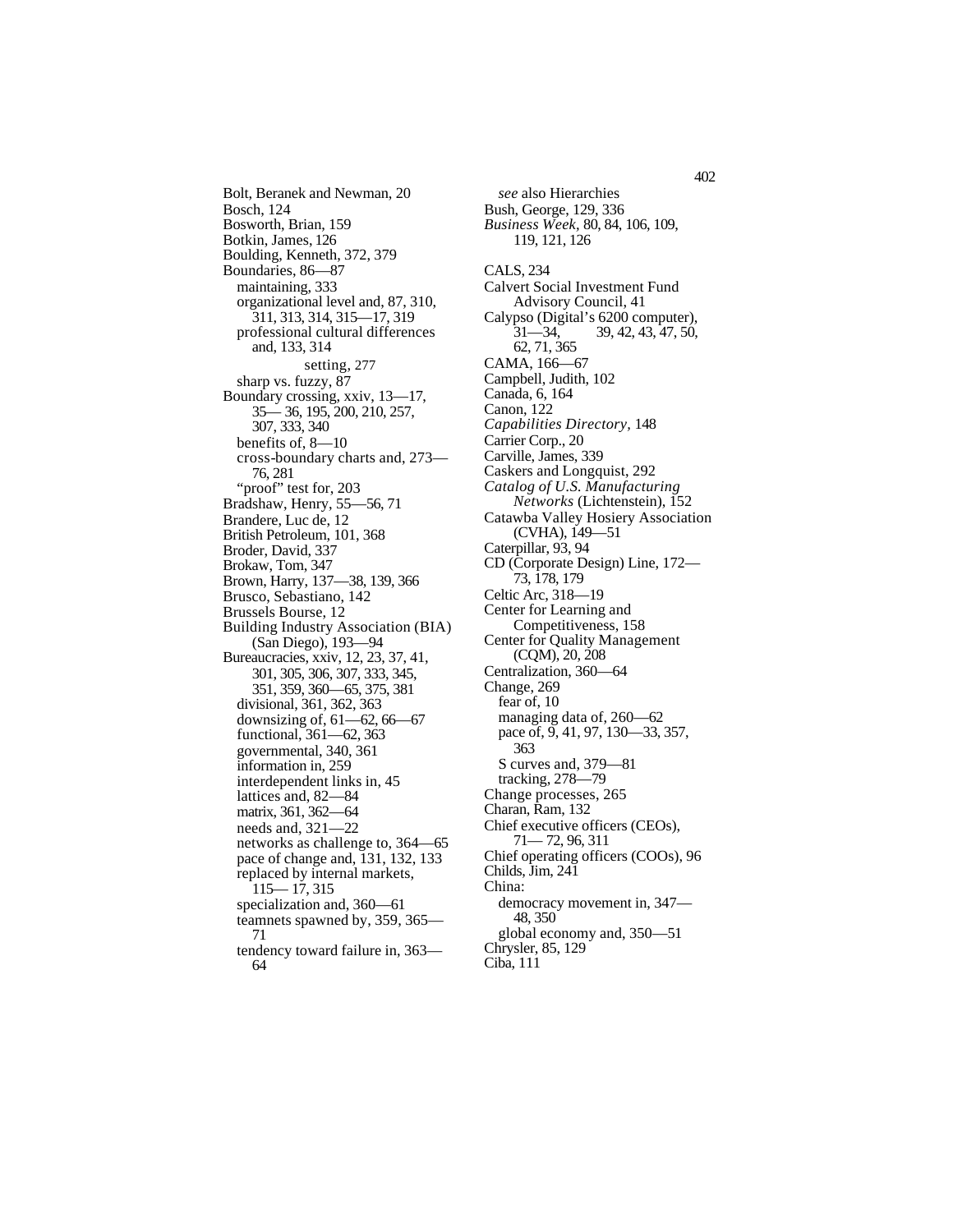Clinton, Bill, 144, 145, 146, 159, 302, 336—45 campaign of, 336, 338—39 clear purpose needed by, 338,  $340 - 41$ Clinton, Hillary Rodham, 337, 344 Clusters. *See* Empowered clusters CNN, 131 Coalitions, 86 Commemorative Wood, Inc., 144 Commerce Department, U.S., 202 Committees, teamnets vs., 92 Common needs, 321, 367 Communication, 44, 55—56, 65, 98, 198, 203, 219—20 complexities of scale and, 69 creating links of, 204—5 in flexible business networks, 155— 56, 184—85 inappropriate amount of, 301 open, desire for democracy and, 350—51 technology and, 102—3, 155, 185, 343, 381 Communism, fall of, 115—16, 347 Compaq, 18—19 Competition, 13, 15, 17 American individualism and, 26— 28 cooperation combined with. *See* Co-opetition dynamic balance of cooperation and, 37—39 within organizations, 66 Complementarity, 378—79 Complementary needs, 321, 365 Component Manufacturers Network, 148—49 Composites Industry Network, 148 "Computers and the Coming of the U.S. Keiretsu" (Ferguson), 129 Computer Sciences Corp., 227 Computer Strategies, 150 Concurrent Cube, 279—80 Concurrent engineering, 234 Confederazione Nazionale del'Artigianato (CNA), 167 Conflict resolution, 219 Conrail, 16, 77—79, 97, 203, 365 Consensus decisions, 218 Control Data, 116

Control issues, 300—301, 374 Cooperation, 13, 98, 333 competition combined with. *See* Co-opetition corporate venturing and, 124 dynamic balance of competition and, 37—39 Japanese collectivism and, 26—28 mandated, 363 resistance to, 10 Co-opetition, xxiv, 11—13, 78, 81, 129, 308, 333—34, 365 calibrating, 73 complementarity of, 378—79 defined, 11—12 dynamic of, 37—39 examples of, 12—13 in flexible business networks, 317—18 in Japan vs. U.S., 26—28 Core firms, 90, 113, 119—21, 134, 316, 365 Cormetech, 109 Corning, Inc., 22, 23, 96, 102, 108— 13, 122, 126, 316, 351 Corning Vitro, U.S., 109 Corporate venturing, 124 Corporation for Enterprise Development (CFED), 140, 158 Corporations: hollowing of,  $119 - 21$ virtual, 126—27 *see also* Enterprises Cortright, Joseph, 180, 182, 183 Costs: containing, 76 estimating, 240, 249 Cowan, Stephen, 150 Coy, Bob, 159 Creativity, 23, 164—65 Cross-boundary charts, 273, 274—76, 281 Cross-functional teams, 14, 15, 16— 17, 89, 94, 97, 98—99, 110, 134, 234, 312, 365—66 Cummins Engine, 93 Customers, 233, 372 joint actions with, 13, 16, 17, 234 purpose drawn from needs of, 213— 14, 238 quality movement and, 213—14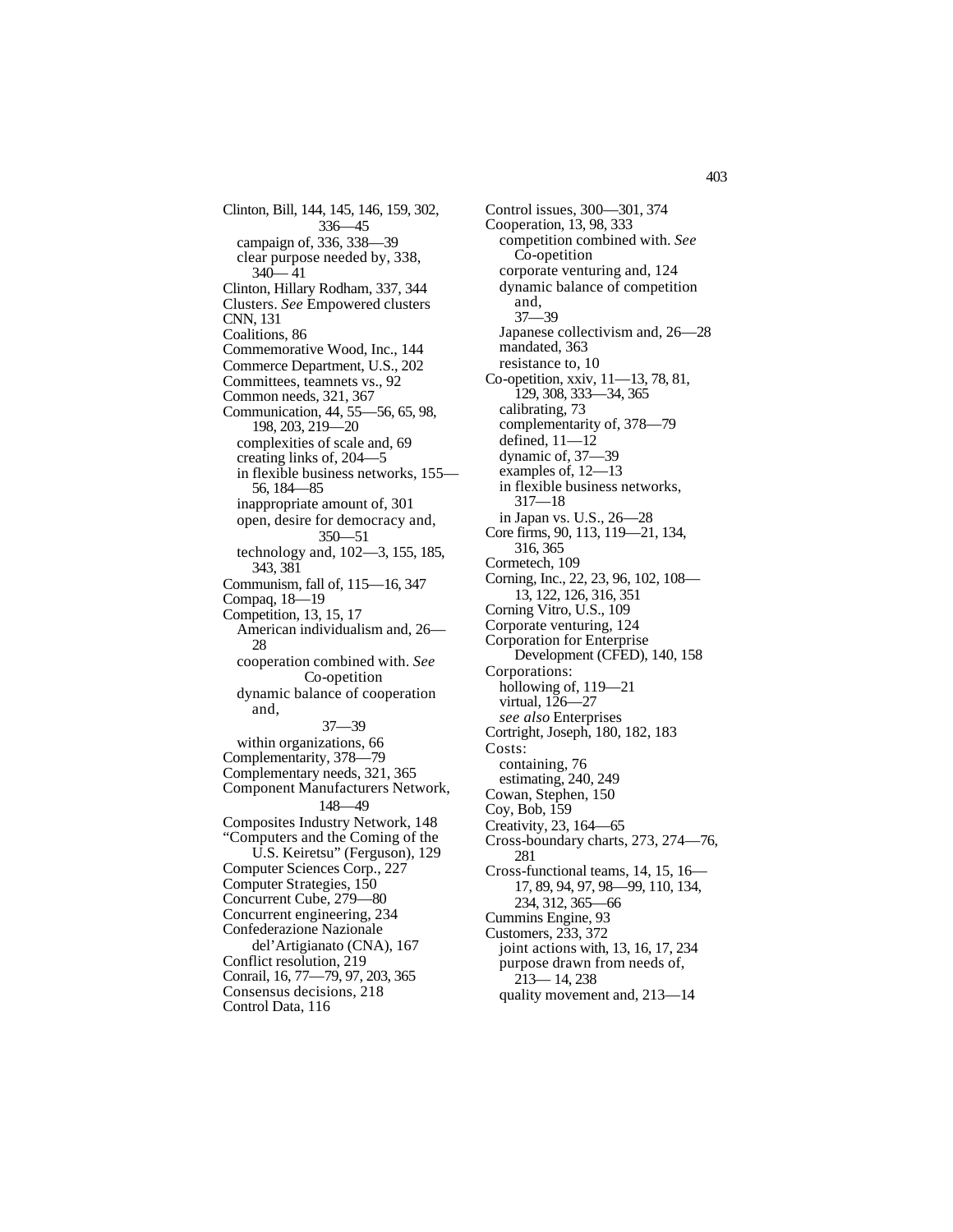Daffner, Ray, 150, 186 *Daily Yomiuri,* xxix Dale, Al, 11 Deaver, Allen, 56—57 Decentralization, 49, 321 Decision making, 366, 374 consensus, 218 in government, 343 leadership vs., 217—18 by small teamnets in large organizations, 79 streamlining, 9 teamnet leadership and, 48—49 Decision Resources, 107 Defense Department, U.S., 234 Dekker, W., 115 Delaware Valley Industrial Resource Center (DVIRC), 58, 59, 61, 72 Deliver Phase, 223, 266, 324—26 Delta Safety Network, 146 Deming, W. Edwards, 93—94, 101, 114, 372 Democracy, 343 grass-roots networks and, 346—47 participatory, 351—52 "risk of," 335—36, 350—51 Tiananmen Square and, 347—49, 350 Denmark: flexible business networks in, 3, 4— 6, 8, 42, 62, 72, 130, 135— 36, 153, 157, 158, 161, 168—77, 178—79, 180, 183, 185, 319, 334, 370 grant program of, 170—72, 176 Deutsche Aerospace, 20—21 Digital Equipment Corp. (DEC), xxvii, 21, 30—34, 43, 93, 97, 122, 129, 200, 203 Calypso and, 31—34, 39, 42, 43, 47, 50, 62, 71, 365 MD-12 and, 225—32, 264 Digital Eyes Co., 150, 151 Dimancescu, Dan, 99 Directories, 203, 205, 244, 277 Discipline, 258 Distributed work, 219, 220 Divisional bureaucracies, 361, 362, 363 Divisional teamnets, 359, 367—69 Dixi Corp., 124 Domino's Pizza, 117—18, 309, 315 Doorley, Thomas L., 130

Douglas Aircraft, 21 MD-12 and, 16, 24—26, 226—32 Dow, Willard, 112 Dow Corning, 23, 112, 116 Downsizing, 61—62, 66—67, 76, 119, 320 Drucker, Peter, 99 Dubos, Rend, 357 Du Pont, 84 East Brooklyn Metalworking Industry Network, 139 Eastman Kodak, 116 Echo Logic, 22 Economic development, xxiv, 5 Economic megagroups, 69, 72, 88, 91, 127—30 boundaries of, 87, 127, 319 *see also*  Keiretsu; SME economic development; Voluntary geographies Economies of scale, 54, 60, 66, 182, 362 accrued by teamnets, 19—20 increased complexity and, 68—69 *Economist,* 166 Education, 7 Egalitarianism, 112 80/20 Rule, 284 85/15 Rule, 284—85 1800 Belmont Arts (Washington, D.C.), 19—20 Elderhostel, 195 Electronic Data Systems (EDS), 122, 227, 229 Electronic distributed work, 329—32 Emilia-Romagna. *See* Italy Empowered clusters, 89, 97, 100— 101, 134, 312—13, 367, 368 Empowered teams, 89, 92—93, 134, 310 Empowerment, 92, 102, 336 quality and, 110 Engelbart, Doug, 313 Engkvist, Ted, 12—13 Enterprise Development, Inc., 143— 44 Enterprises, 69, 71—72, 76, 88, 89— 90, 113—21, 314—16, 318—20 boundaries of, 87, 314, 315—16 *see also* Core firms; Internal markets; Kaizen; Service webs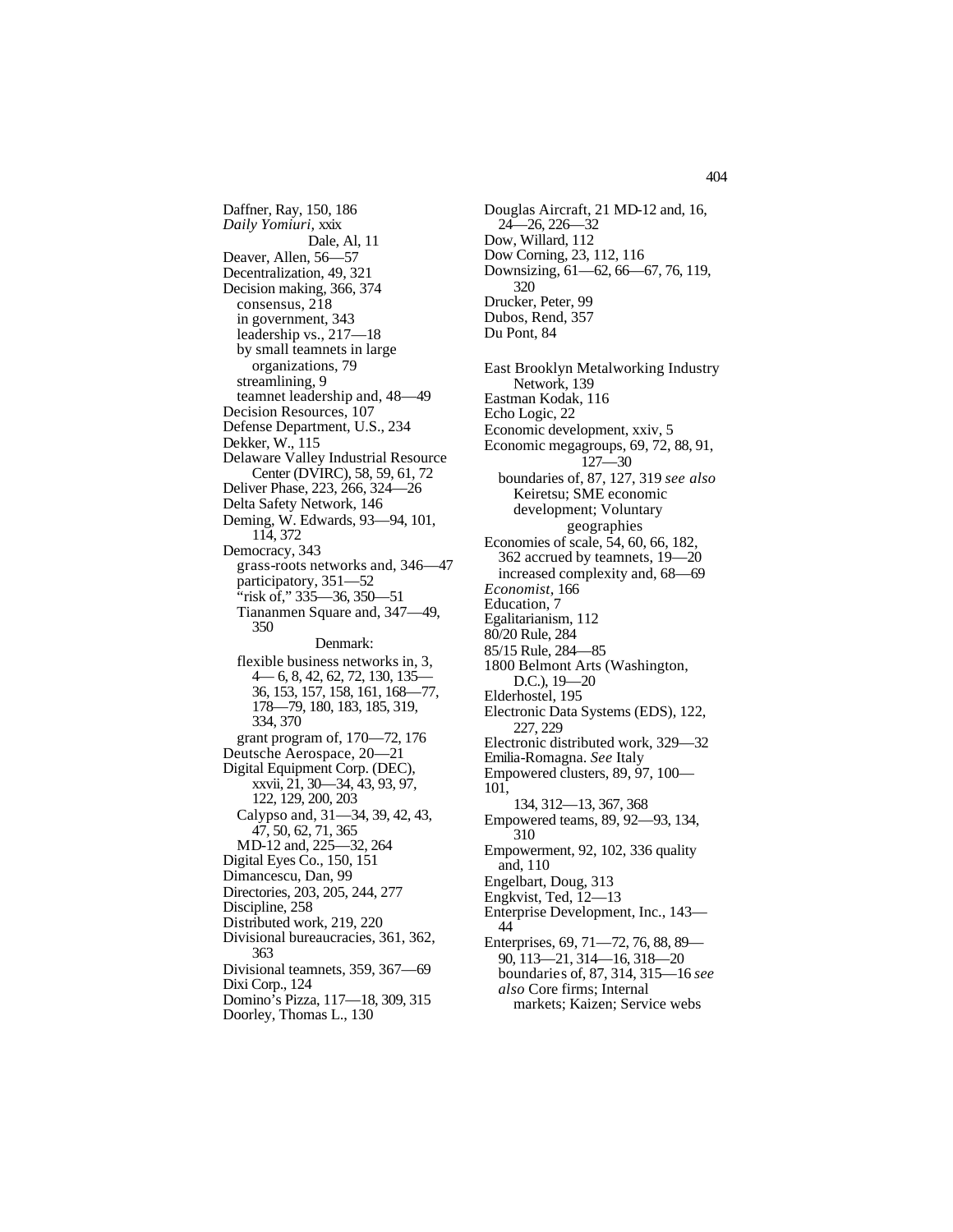*Entrepreneurial Economy Review,*  139 "Entrepreneurship Reconsidered" (Reich), 85 Eridani, 150—51 Erie Bolt Co., 3, 4, 8, 137—39, 316, 366 Esso Petroleum, 116 Europe, 308 balance of individualism and collectivism in, 28 *see also specific countries* European Community (EC), 28, 124, 136, 168, 178, 355 European Port Cities Network, 319 Euroventures, 124 Executive teams, 89, 92, 95—96, 300 Exit criteria, 266 Face-to-face meetings, 205, 209, 220, 236 Facilitation, 207 Fagerquist, Ulf, 30, 31 Failure, 290—303 of bureaucratic forms, 363—64 example of, 291—99 leadership problems and, 301—2 link problems and, 301 to maintain purpose, 299—300 to manage up or down, 302—3 members' independence and, 300— 301 natural stress points and, 290 success vs., 289—90 Fashion Exports/New York, 141 Fawbush, Wayne, 159 Federal Express, 118, 137 Ferguson, Charles, 129 Fiat, 124 *Fifth Discipline, The* (Senge), 376 *Fifth Generation Management* (Savage), 42 First Japan Networkers' Conference (1989), xxviii Flanigan, James, 105 Flexibility, 11,12 Flexible business networks, 90, 122, 127, 134, 135—59, 165—88, 317—18, 320,365, 366—67, 368—69, 376 emergence of, 157—59 encyclopedia of, 151—52

examples of, 135—51. *See also* Denmark; Italy five principles of, 152—57 government initiatives and, 165— 81, 184, 185, 186—87 strategies for starting, 182—88 *Flexible Manufacturing Networks* (Hatch), 152—53 Florida, flexible business networks in, 6,143 Flow diagrams, 270, 279 Fogleman, Paul, 151 Ford, 9, 15, 72, 93, 99, 100, 116, 129 Forest Service, U.S., 179 Fortune 500, 126 future survival for; 105 jobs eliminated by, 105—6, 107 Four Hour House, 193—94, 195 Frameworks, 268—69, 280 Frangos, Steve, 16 Franklin, Clayton, 145 Friedman, Bob, 159, 187, 188 Fuller, R. Buckminster, 131, 357, 373 Functional bureaucracies, 361—62, 363 Functional teamnets, 359, 365—67 Gantt charts, 271, 272 Gardner, John, 206 Garment Industry Development Corp. (GIDC), 141 Genentech, 111 General Dynamics, 21 General Electric (GE), 93, 105, 119, 125 General Electric Canada, 101 General Magic, 22 General Motors (GM), 17, 93, 125, 129, 362 German Marshall Fund, 158, 180 Germany, 5, 136, 168, 175—76, 177 Gerstein, Marc, 102 Gevaert, 125 Giancola, Dennis, 141 Globalized economy, 9, 17, 18, 163, 349—51, 357—58 Armstrong's international growth and, 54—57 Goals. *See* Purpose Goldschmidt, Neil, 179—80 Gorbachev, Mikhail, 347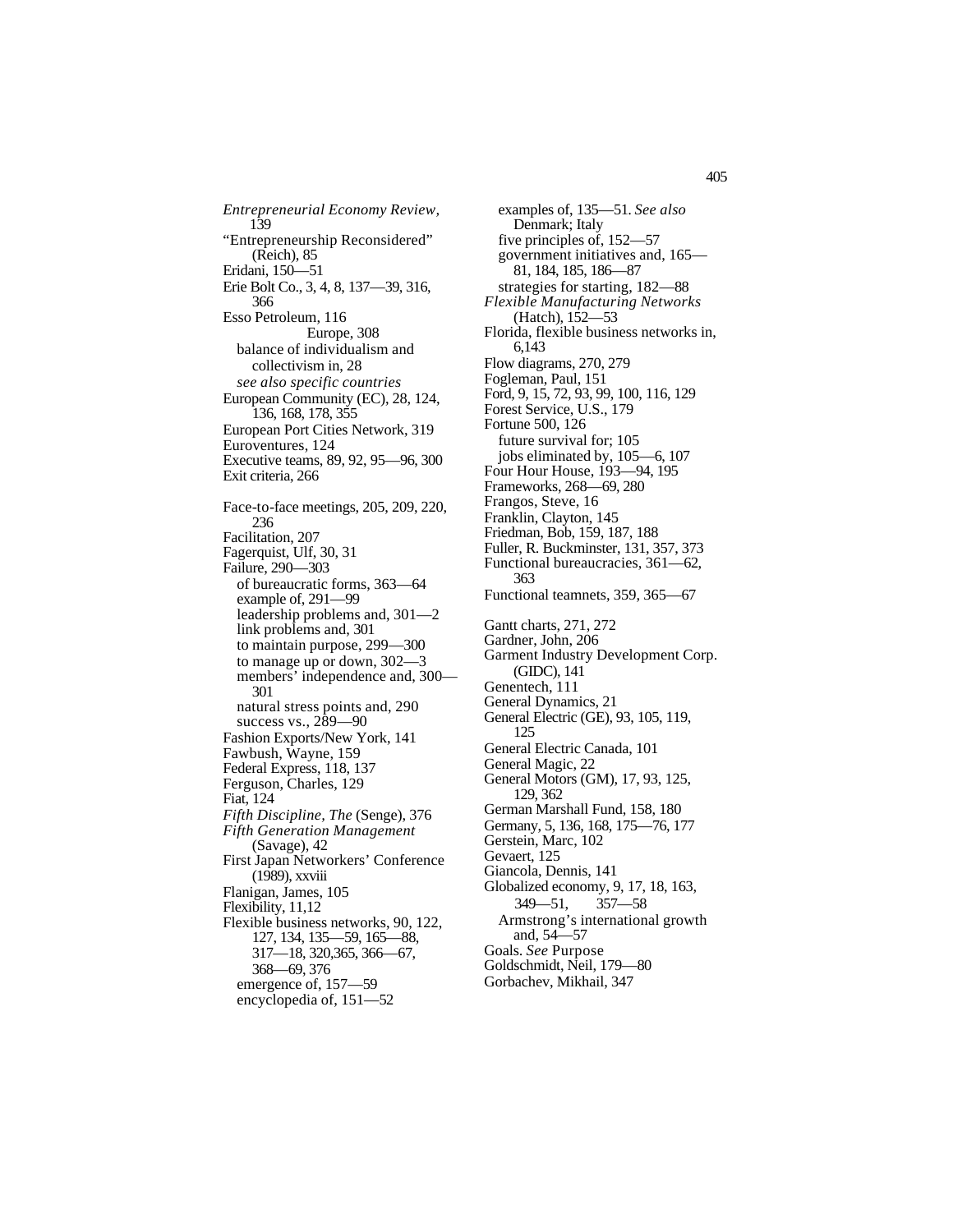Gore, Al, 302, 343, 344 Gore, Genevieve, 80 Gore, Robert, 80 Gore, Wilbert L. ("Bill"), 80—84 W. L. Gore & Associates, 80—84, 89, 93, 97, 368 Gore-Tex, 80, 84 Gorman, Joseph, 129 Government, 6, 143, 161, 162, 163— 64, 346 bureaucracy in, 340, 361 clear goals needed in, 340—41 Clinton's networking and, 336—45 collaboration of industry and, in Japan, 124 decision making in, 343 flexible business networks encouraged by, 165—81, 184, 185, 186—87 integrating levels in, 344—45 leadership in, 302, 344 networks of nations and, 355—56 planning in, 341—42, 345 R&D and, 124 SME economic development and, 319 *see also specific countries and states* Graham, Bob, 146 Granovetter, Mark, 342 Grass-roots networks, 346—47, 356 Greco, Rosemarie, 352 Grenier, Ray, 43 Grey, Tilly, 194 Groupe Bull, 106, 122 Groups, 84—85 dynamics of, 218—20 small. *See* Small groups teams vs., 85 Groupthink, 300, 366 Grove, Andrew, 96, 126 Grzywinski, Ron, 145, 159 Habitat for Humanity, 115, 194—95 Hagen, James, 78, 79 Haluskey, Nicholas, 194 Handbooks, 244, 277—78 H&R Block, 117 Hanna, David, 93 Harris, Eugene E., 133—34

*Harvard Business Review,* 85

Hatch, C. Richard, 142, 145, 153, 158— 59, 169—70 Heald, Anne, 158—59 Heat Treaters Network, 140—41 Hewlett-Packard, 21, 100, 227 Hierarchies, xxiii, xxiv, 35, 41, 42, 46, 86, 96, 305, 306, 307, 333, 336, 351, 356, 368, 370, 374, 375, 379, 381 centralization and, 360—61 cluster as alternative to, 100, 101 coexistence of networks and, 37, 57, 339, 364 flattened by outsourcing, 120—21 flattened in service businesses, 117, 118—19 in government, 344—45 information technologies and, 332 in Japan, 96, 206—7 leadership in, 47, 48, 206—7, 217, 301, 302, 353, 376 organizational level and, 310, 311, 312, 315 pace of change and, 132, 133 and "risk of democracy," 350—51 shrinking of, 83 simplified by networks, 56—57,  $61 - 62, 63 - 64, 66 - 67$ social, 313 teamnet leaders' interactions with, 49 as term, 377—78 *see also* Bureaucracies High-performance work groups. *See*  Sociotechnical systems Hine, Virginia, 48 Hoff, George, 32, 33 Holley, June, 376 Honeywell, 125 Honeywell-Bull, 125 Houghton, Amory, Jr., 109 Houghton, James R. ("Jamie"), 96, 108, 109, 110, 111, 112, 126, 351 Houghton, Mary, 145, 159 Hu Yaobang, 347 Iacocca, Lee, 85 IBM, 15, 21, 22, 31, 106—7, 119, 129, 227, 369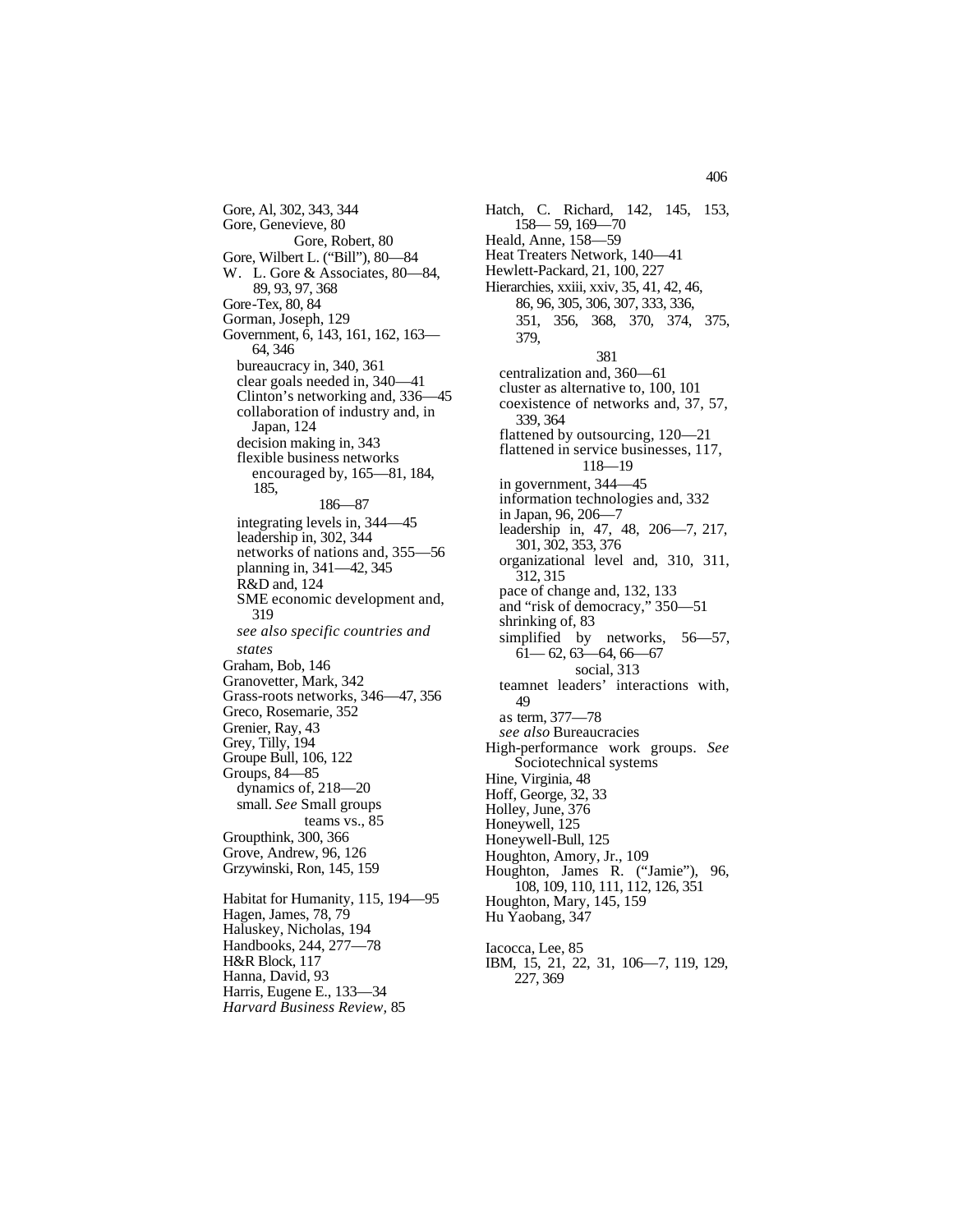Iceland, 6, 177 Imai, Masaaki, 114 *Inc.,* 80 Inc. 500, 126 Incremental improvements, 314 Independence, in flexible business networks, 154—55 Independent Parts Suppliers, 141 Individualism, 26—28, 41—42, 85, 319 Information, 9, 219—20, 255 inappropriate amount of, 301 in networks vs. bureaucracies, 259 I plan as interface for, 329—32 Information technology, 102—3, 332, 350—51 Innovation, 315 Intel, 22, 96, 126, 129 Internal markets, 90, 113, 115—17, 134, 315, 369—70 Internationalism, 355 International Labor Organization, 162 International Software Alliance Symposium, 164 Isuzu Motors, 125 Italy, 42, 135 flexible business networks in EmiliaRomagna region of, 4, 5, 6, 72, 127, 130, 136, 142, 145, 157, 158— 59, 165—68, 169, 178, 319, 370 Iteration, 236, 237, 284 ITT, 105 Jackson, Lonnie, 202 Japan, 6, 8, 135, 161, 308, 355 auto industry in, 9, 11, 129 collectivism in, 26—28 cross-functional teams in, 98 government-industry collaboration

in, 124 hierarchies in, 96, 206-7 kaizen in, 90, 113, 114—15, 134, 314— 15, 369 keiretsu in, 91, 128—29, 134, 318, 369, 370 networking movement in, xxviixxviii

quality movement in, 93—95, 110, 114—15 Japan Union of Scientists and Engineers, 94 Jennings, Peter, 11 Jessen, Ray, 194 Jobs, xxiv, xxviii-xxix, 5, 6, 18, 76, 162—65, 356 creating, 106, 162, 163, 164—65, 176, 177, 179 eliminated by big companies, 105— 6, 107 improving, 163, 164 saving, 163—64 Joerger, Kart, 139 Johnson, Bill, xxvii Johnson, Daniel D., 83 Johnson, Pamela, 21 Joint ventures, 90, 105, 122, 134, 150— 51, 316—17, 365 autonomy in, 122 of Corning, 109, 111—12, 316 failure rate of, 121 Juran, Joseph, 284 Jutland Technological Institute (JTI), 169—70, 173 Kagerer, Heinz, 12 Kaizen, 90, 113, 114—15, 134, 314— 15, 369 *Kaizen* (Imai), 114 Kaleida, 22 Karlsson, Sune, 66, 67 Katz, Ron, 181 Katz, Vera, 159 Keiretsu, 91, 128—29, 134, 318, 369, 370 Kelley, Brian, 146 Kennedy, John F, 300 Kentucky, flexible business networks in, 144 Kidder, Tracy, 85 Kodak, 16 Koestler, Arthur, 374 Komatsu, 17, 94, 115 Kozmetsky, George, 126 Kuehler, Jack, 106

Labor unions, 110—11 Large companies, smaller companies' alliances with, 125—26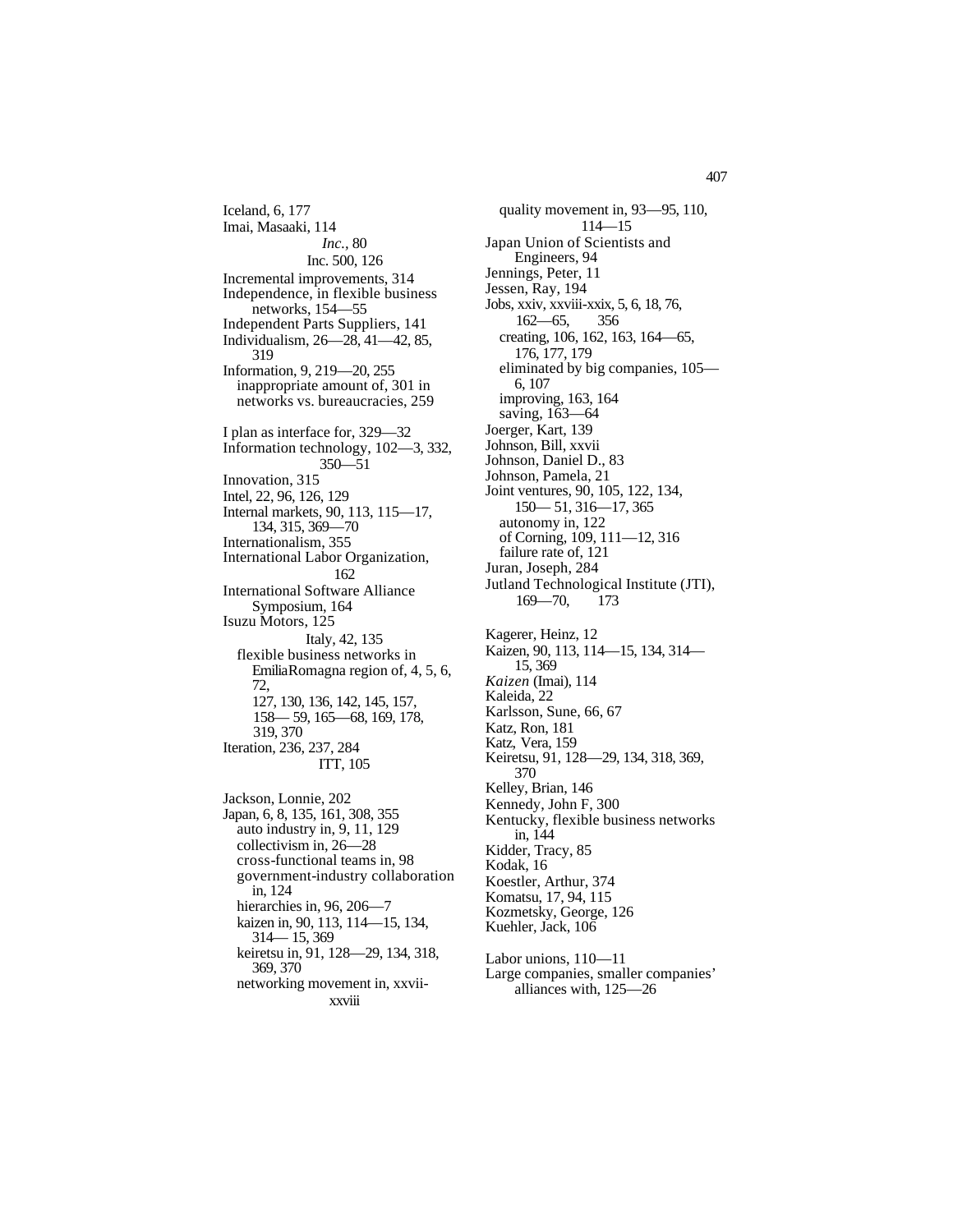Large organizations, 69, 71, 88, 97— 103, 312—14 boundaries of, 87, 313, 314 size of, 89, 97 *see also* Cross-functional teams; Empowered clusters; Sociotechnical systems Lattice organizations, 80—84 Launch Phase, 222, 225—51, 266, 280, 290, 324—26, 327 example of, 225—32 first run-through in, 237—44 investment in, 233—34 second run-through in, 246—51 *see also* Plans, planning Layoffs, 66, 67 at Fortune 500, 105—6, 107 *see also* Downsizing Leaders, leadership, 96, 216—18, 242— 43, 351 ABB's decentralization and, 66—67 baby boom generation and, 352— 53, 357 boss-ship and, 133—34 decision making vs., 217—18 defined, 49 in flexible business networks, 156 in government, 302, 344 in hierarchies, 47, 48, 206—7, 217, 301, 302, 353, 376 in industry vs. government, 185— 86 multiple, in teamnets, 30, 33, 34, 37, 38, 47—49, 198 multiplying, 205—8, 344 problems with, 301—2 representative, 376—77 *Leading the Team Organization* (D. Tjosvold and M. Tjosvold), 85— 86 Learning: capturing, 276, 278 in planning, 328 Lego Systems, Inc., 168, 175 Levels, 333 ABB's transformation of, 63—64, 66— 67 defined, 52 and failure to manage up or down, 302—3 in flexible business networks, 156— 57 in government, 344—45

hierarchical, 377-78

integrating, 208—9, 344—45 interactive, 30, 32—33, 34, 37, 39, 50—52, 68, 198 successive inclusion and, 51, 69— 72 Lewis, Jordan, 112 *Liberation Management* (Peters), 62 Lichtenstein, Gregg, 58—59, 60, 138— 39, 152, 376 Links: creating, 204—5 defined, 45 in flexible business networks, 155— 56, 184—85 globally distributed work and, 354— 55 physical channels of communication and, 43—44, 185, 244, 243 problems with, 301 voluntary, in teamnets, 30, 32, 34, 37, 38, 43—46, 68, 198 *see also* Communication; Networks, networking; Relationships Lists, 268, 280 Lockheed, 21 Lorentz, Elizabeth, 49 *Los Angeles Times,* 105 LTV Steel, 93 McDonnell Aircraft, 25 McDonnell Douglas, 10, 21, 68, 225, 226 *see also* Douglas Aircraft Machine Bull, 125 McKesson Corp., 123 McKinsey & Co., 136, 168 Management: middle, 71, 89, 93, 301—2 teamnet leaders' interactions with, 49 *see also* Bureaucracies Manufacturing and Innovation Network, 159 Manzo, John, 203 Marketing, joint efforts in, 19- 20, 163 Markets: internal, 90, 113, 115—17, 134, 315, 369—70 targeting, 182—83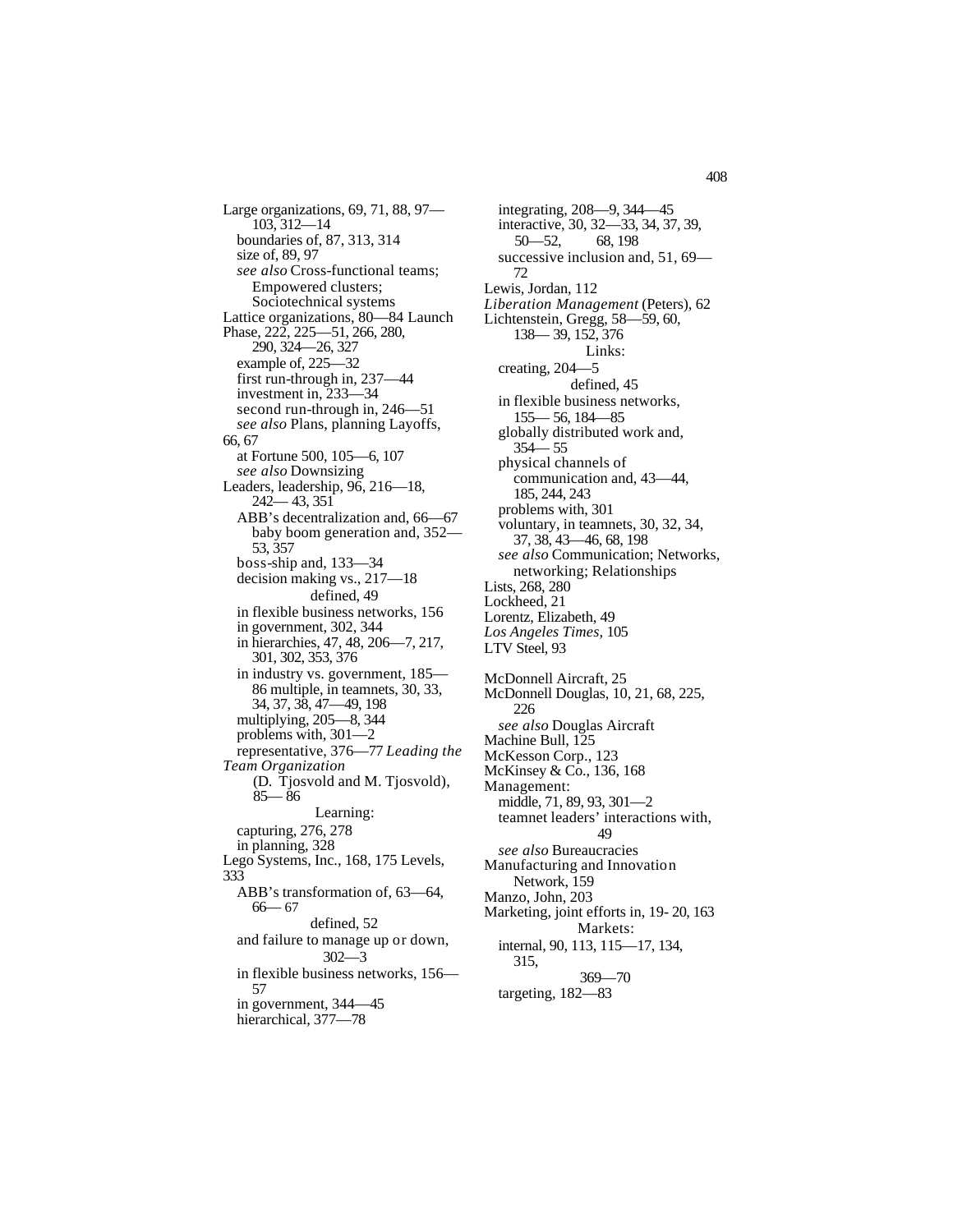Maryland, flexible business networks in, 144 Massachusetts, flexible business networks in, 141 Matrix bureaucracies, 361, 362—64 Matrix organizations, 63—64, 66, 321 Matrix teamnets, 359, 369—71 Matsushita, 22, 115 Matthews, Jana, 126 Mazda, 9, 72, 99 Mazzonis, Danielle, 142 MCI, 116 MD-12, 16, 24—26, 234, 248, 264 Digital's systems integration for, 225—32 Meade, William, 150 *Megatrends* (Naisbitt), xxvii Members, 197 defined, 43 directories of, 203, 205, 244, 276— 77 four styles of, 216 as holons, 374—75 identifying, 202—3, 215—16 independence problems and, 300— 301 independent, in teamnets, 30, 31— 32, 34, 37, 38, 41—43, 45—46, 49, 67, 68, 195 Merck, 120 Mergers, 105, 121, 136, 168, 169, 212 partial, 125 Messy zone, 46 Metalforming Network, 141 Metalworking Connection, 145—46, 163, 309 Metalworking Initiative, 140, 153 Metes, George, 43 Michigan, flexible business networks in, 6,141 Microelectronics and Computer Technology Corp. (MCC), 124 Microsoft, 22 Middle management, 71, 89, 93, 301—2 Milestones, 266, 272 Miller, Sandra, 147 Mills, D. Quinn, 100—101 MITI, 124 Mitsubishi Heavy Industries, 94, 109, 128 Mixed needs, 321 Mobil, 105

Models, 328—29 Mollner, Terry, 4 1—42 Montana, network program in, 187 Motorola, 22, 106, 129 Muelhein, Randy, 193 Multivotes, 218 Nadler, David, 96, 102 Nagasu, Kazuji, xxviii Nagel, Jerry, 44, 130 Naisbitt, John, xxvii NASA, 21 NASP, 21 NEC, 125, 128 Network Broker Training Program (Oregon), 158 *Networking* (Lipnack and Stamps), xxvi-xxvii, xxix, 346 Networking Institute, Inc., xxvii Networking Research Society, xxvii Networks, networking, xxvi-xxviii, 7, 306—7 as basis for participatory democracy, 351—52 coexistence of hierarchies and, 37, 57, 339, 364 defined, 36 grass-roots, 346—47, 356 in Japan, xxvii-xxviii myths about, 39—40, 42, 43—44, 47, 50 of nations, 355—56 organizational, 36—37, 349—51 pace of change and, 132—33 *see also* Flexible business networks; Teamnets *New York Times,* 108 Nielsen, Niels Christian, 136, 155, 169, 170, 171, 173, 176, 177— 78, 334 Nike, 120 Nissan, 115 Nist, Pauline, 31—34, 47, 71 Noorda, Ray, 12 North Carolina, flexible business networks in, 6, 147—50 North Carolina Precision Metal Fabricators Association

(NCPMFA), 148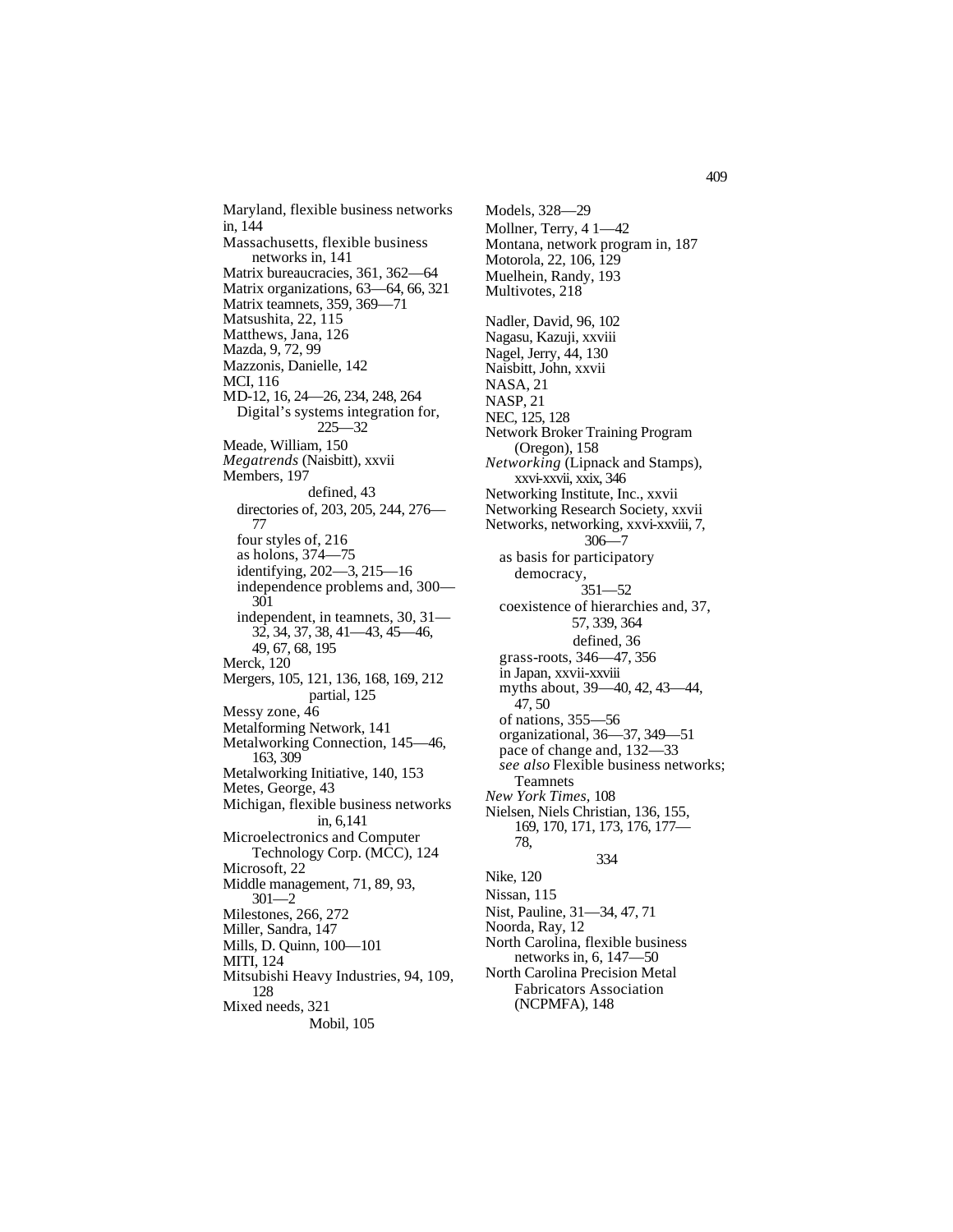North Carolina Sewn Products Network, 148 Northern Michigan Furniture Manufacturers Network, 141 Northrop, 21 Northwest Business Leaders for Clinton, 338 Northwest Policy Center, 151—52, 180 Norway, flexible business networks in 177 Novell, 12 NTT, 115 NYNEX Information Solutions Group, 12—13

*Old World, New Ideas* (Cortright), 180 Olicom, 124 Olivetti, 122, 124 Olivetti Partners, 124 Ontario, Canada, 164 Oregon, flexible business networks in, 6,141,158,159, 164, 178—81, 183 *Oregon Shines* (Goldschmidt), 179—80 Oregon Wood Products Competitiveness Corp., 141, 186 Organization, xxiv, 305—34, 356 lattice, 80—84 matching purpose to, 320—22 matrix, 63—64, 66, 321 multiple levels of, 61, 69—72, 87— 91, 308—9. *See also* Alliances; Economic megagroups; Enterprises; Large organizations; Small groups pace of change and, 132—33 teamnet factor as advantage for, 62, 63—64, 308 technology and, 360 three basic forms of, 305—6 *see also* Bureaucracies; Hierarchies; Networks, networking Organizational networks, 36—37 interaction of technology and, 349— 51 Outsourcing, 76, 119, 120—21 Paquette, Penny C., 118—19, 130 Pareto Principle, 284 Paretta, Larry, 202 Partial mergers, 125 *Partnerships for Profit* (Lewis), 112

PCO, Inc., 111 Pellegrin, Jean-Pierre, xxviii, 157 Penn Central, 78 People potential, 187 Perform Phase, 222, 265, 266, 324— 26 Peripheral Maritimes, 319 Perstorp, 22 Peters, Tom, 62 Peterson, Alfred H., III,, 27—28 Philadelphia Guild, 10, 18, 53, 57— 61, 67, 68, 72, 368 Philips, 115, 129 Piore, Michael, 142, 157—58 Plans, planning, 232—85, 327—30, 374 choosing territories in, 243—44, 245, 250—51 five W's in, 235—36, 238—44 in government, 341—42, 345 as interface, 329—32 as learning process, 328 levels of,  $\bar{2}82$ and long-term payoff for early efforts, 233—34, 327—28 managing data of change in, 260— 62 models in, 328—29 purpose and, 255—58 rules for not getting stuck in, 283— 85 size and complexity and, 254—55 target identification in, 238—39, 244, 245, 246—47, 262—67 task setting in, 239—40, 244, 245, 247—48, 267—69, 327—28 team selection in, 242—43, 244, 245, 249—50 time element and, 240—41, 244, 245, 248—49, 270—72, 280, 281 timelines in, 263 turbulence and, 264—66 *see also* Work process design Pointer Associates, 291, 292, 293, 295 Polaroid, 20 Portugal, flexible business networks in, 6,177—78 Power, in teamnets, 9 Presidential election of 1992, 336, 338— 39 Procter & Gamble (P&G), 92—93, 309, 368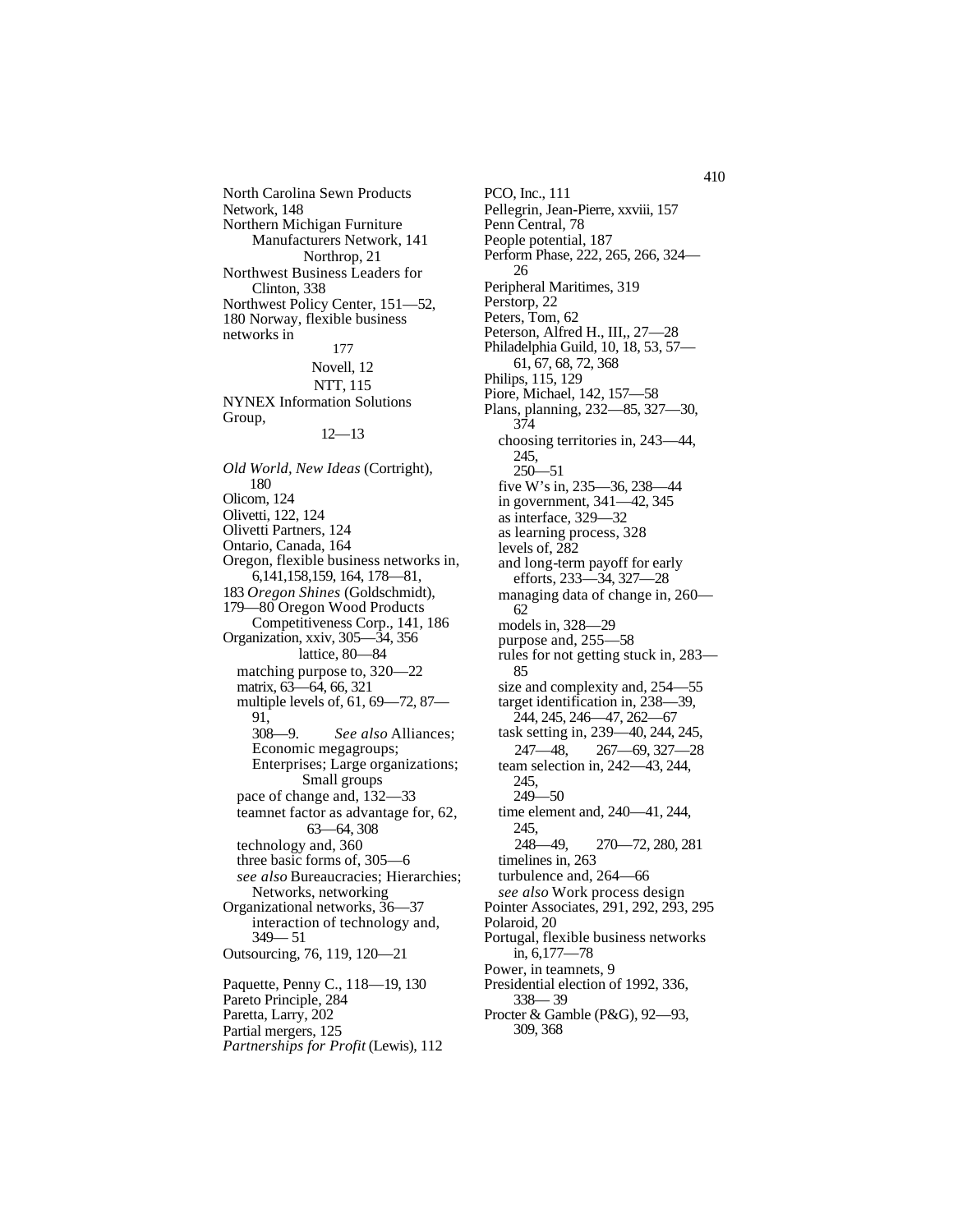Product development, 164, 165, 234 Productivity, sociotechnical systems and, 101—3 Project teams, 17 Purchasing, joint efforts in, 19, 163, 165 Purpose, 255—58, 280, 327, 361 clarifying, 60—61, 200—202,  $212 - 13$ 238—39, 245, 246—47 Clinton presidency and, 338, 340— 41 customer needs and, 213—14, 238 defined, 40 dissemination of, 65 failure in maintaining of, 299—300 of flexible business networks, 153— 54, 182—83 groupthink and, 300 as key to teamnet management, 256—57 making explicit, 257—58, 374 matching organization to, 320—22 synergy and, 373—74 translated into tasks, 267 unifying, of teamnets, 30, 33—34, 37, 38, 39—41, 45—46, 67, 68, 195, 197, 212—13

Quality, quality movement, 20, 76, 164, 165, 372 Corning's drive for, 110—11 cross-functional teams and, 98—99 customer as focus in, 213—14 in Japan, 93—95, 110, 114—15 quantifying, 258—59 team approach to, 211 Quality circles, 14, 17, 93—95, 110 *Quality Control for Foremen,* 94 Quinn, James Brian, 118—19, 121, 130 Raben, Charles, 122

Randolph, Bob, 338, 339 Rather, Dan, 348 Raytheon, 33 Red River Trade Corridor, Inc., 44, 130, 309 Reich, Robert, 85 Relationships, 44—45, 68, 155, 184, 198, 204, 343 interconnected web of, 375—76

*see also* Links Research and development (R&D), joint efforts in, 20, 123- 24, 141, 165 Review process, 203 Rezac, Roy, 237 Rhodes, Lucien, 80 Roberts, Joseph, 18—19 Rockwell, 21 Rosenfeld, Stuart, 142—43, 145, 146, 147, 148, 158 Ryder, David, 222 Sabel, Charles, 142, 157—58 St. Louis, Dan, 150 Samsung, 111 Santana, Albertino Jose, 177—78 Sarason, Seymour, 49 Saturn plant, 17 Savage, Charles, 42, 217 Saxenian, Anna Lee, 129, 130 Schedules, of tasks, 270—72, 280 Schumacher, E. F, 357 Scientific method, 259—60 Sculley, John, 126, 343 S curves, 379—81 *Seamless Enterprise, The* (Dimancescu), 99 *Second Great Industrial Divide, The* (Sabel and Piore), 142, 157—58 Self-directed work groups, 14, 17, 36, 92—93, 110, 310, 367, 368, 376 Senge, Peter, 376 Servicemaster, 120 Service webs, 90, 113, 117—19, 134, 315—16, 367 Shore Bank Corp., 145 Siemens, 12, 106, 111, 129 Silicon Structures, 124 Silicon Valley, 21, 129, 130, 309 Simmons Graduate School of Management, 14—15 Simon, Herbert, 51, 372, 377—78 Sloan, Alfred P, 362 Small businesses, 15—16, 18—20, 76— 77, 130 economies of scale and, 19—20 jobs created by, 106, 162, 179 larger companies' alliances with, 125—26 networks of. *See* Flexible business

networks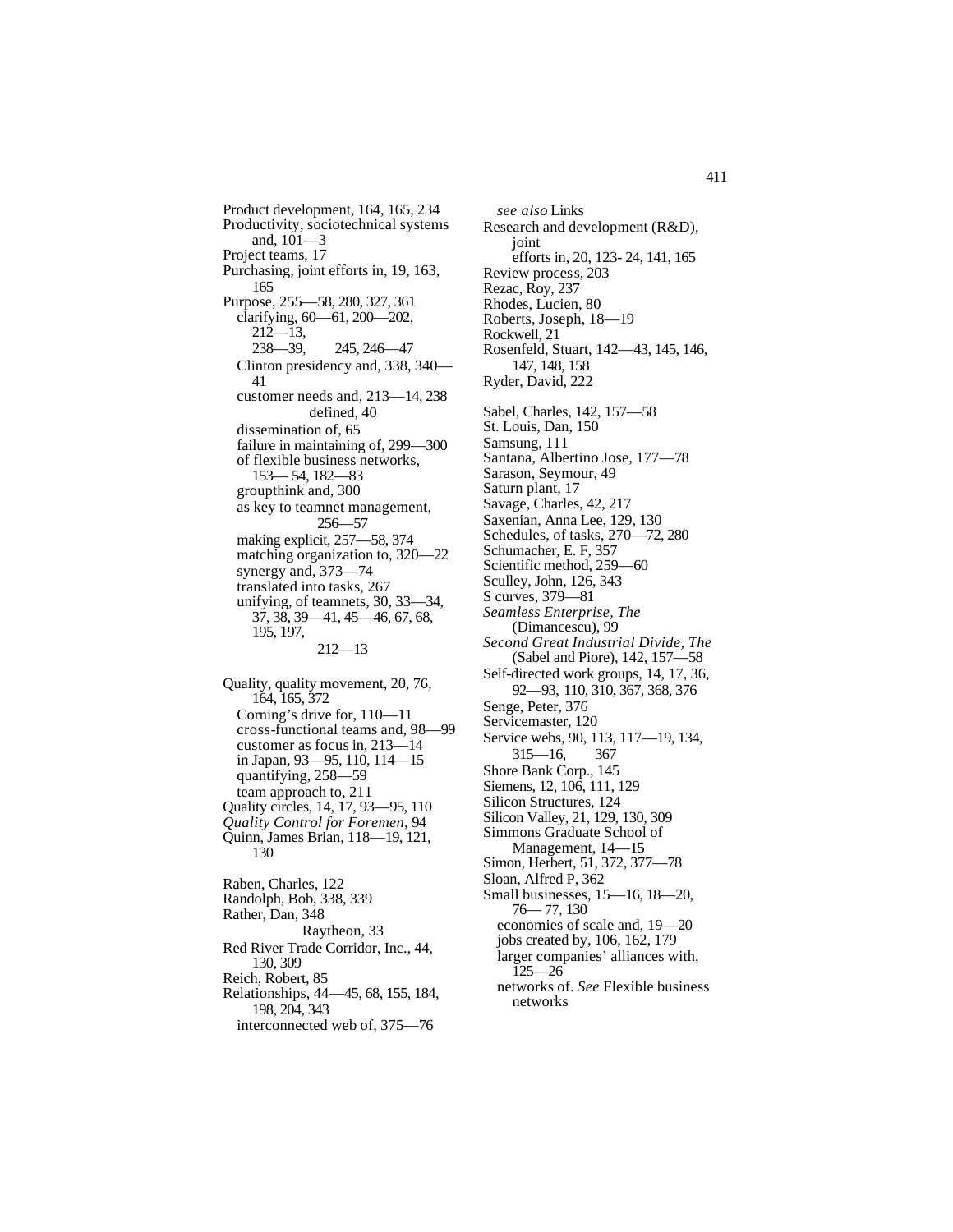Small groups, 69, 70—71, 76, 91— 96, 210—11, 310—11 as basis of work, 75, 76—77, 210 boundaries of, 87, 310, 311 size of, 88—89 *see also* Empowered teams; Study circles; Tep teams *Small Is Bountiful,* 179 SME (small- and medium-sized enterprise) economic development, 91, 128, 130, 134, 319—20, 369 Smith, Robert A., III, xxvi Snowden, Gail, 14—15 Social issues of 1960s, 357 Sociotechnical systems, 89, 97—98, 101—3, 134, 313—14, 365 Sony, 22, 72, 314 *Soul of a New Machine* (Kidder), 85 South Carolina, flexible business networks in, 143—44 Southeastern Massachusetts Sewn Products Network, 19 Southern Development Bank Corp., 145 Southern Ohio Wood Industry Consortium, 140 Southern Technology Council (STC), 142—44, 145, 147, 150 Soviet Union, 115—16, 347, 355 Spain, flexible business networks in, 6, 177 "Spark plugs," 202, 242, 301 Specialization, 360—61 Speed, in teamnets, 9 "Square Dollars," 15—16 Stamps, Jim, 287—88 Start-up Phase, 221, 266, 324- 26, 327 Stata, Ray, 328 Steps, clustering activities into, 220— 21 Stokes, Gerald, 146 Strategic alliances, 90, 122—27, 134, 317 Strategy '92, 170—72 Stress curve, 380—81 Study circles, 89, 92, 93—95, 134, 310— 11, 367 Subgroups, 209 Success, 289—90, 363 Sumitomo, 128

Suppliers, 233, 372

joint actions with, 13, 16, 17, 21, 25, 33 Supply alliances, 125 Supply keiretsu, 129 Sweden, flexible business networks in, 177 Sydney Opera House, 289—90 Synergy, 81, 85, 108, 212, 373—74 Systems, 359, 371—82 sociotechnical, 89, 97—98, 101—3, 134, 313—14, 365 Systems integration programs, 330— 32 Taligent, 15, 22 Target Method, 235—51, 323—24, 325— 26, 327 Target setting, 238—39, 244, 245, 246— 47, 262—67 Task forces, 84, 341 Tasks: cross-boundary charts and, 273, 274—76, 280—81 defining, 239—40, 244, 245, 247— 48, 267—69, 327—28 flow diagrams of, 270, 279 frameworks of, 268—69 lists of, 268 planning and managing by, 278—80 schedules of, 270—72, 280 Task-tool Thread, 280—81 Taylor, Frederick Winslow, 372 Team Nashua, 18—19 Teamnet Activities, 323, 324—25 Teamnet Information, 323, 325—26 Teamnet Interface, 323—28 Teamnets: advantages of, xxiv, 3—23, 107—8 at alliance level, 90, 121—27, 316—18 boundaries needed by, 86—87 boundary crossing of. *See* Boundary crossing checklist for, 196—99 common characteristics of, 307—8 complexity of, 68—69 complicated arrangements in, 20— 22 criteria for, 195, 308 critical success factors for, 320—22 difficulties in, 23—26, 287—303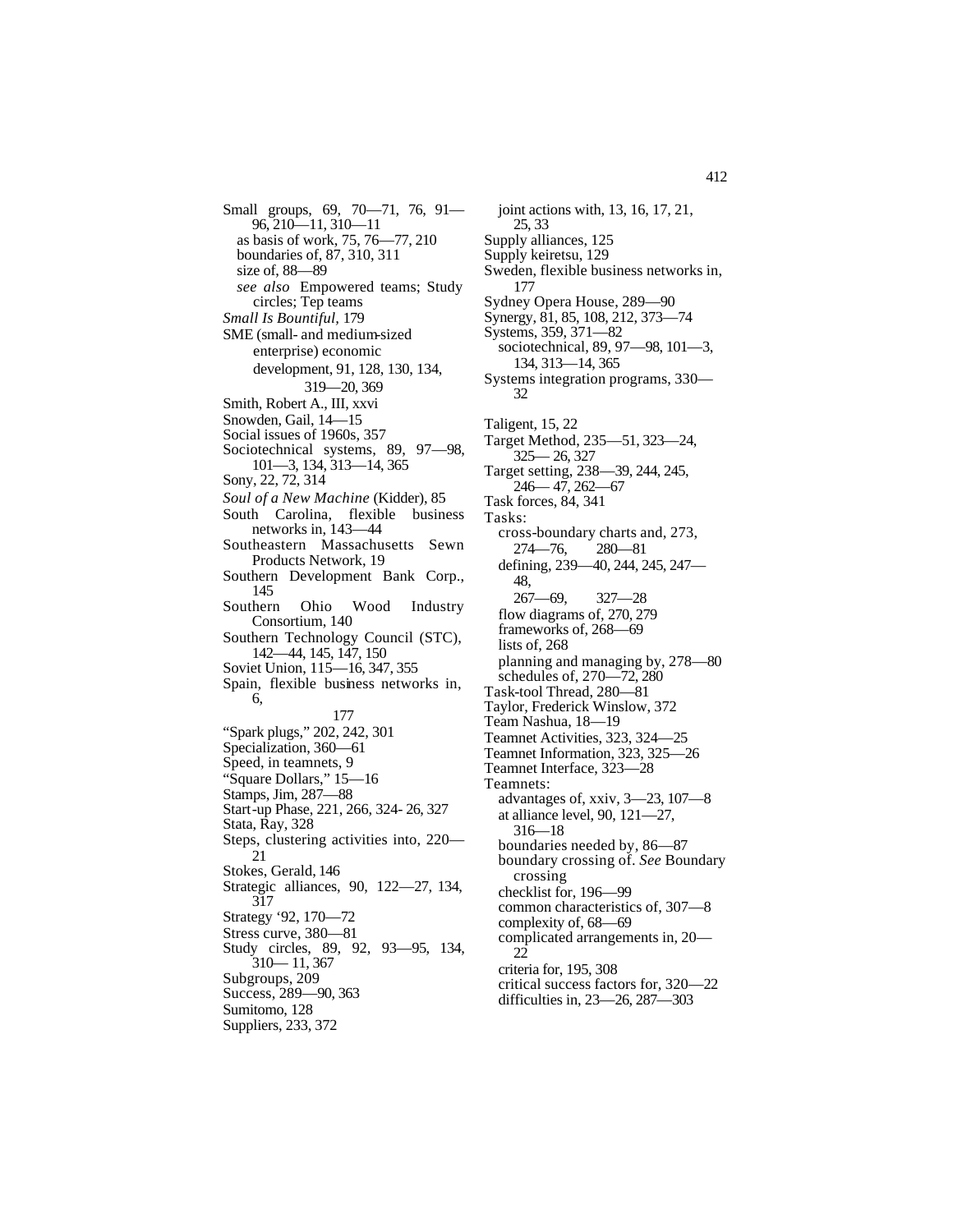Teamnets:*(continued)* divisional, 359, 367—69 at economic megagroup level, 91, 127—30, 318—20 at enterprise level, 89—90, 113— 21, 314—16 functional, 359, 365—67 how-to steps for, 199—209 at large organization level, 89, 97— 103, 312—14 launching of. *See* Launch Phase matrix, 359, 369—71 minimum network structure for,  $45 - 46$ network concept and, 7, 36 new management innovations and, 13—14 within organizations, 15, 16—17, 53, 54—57, 61—67, 77—79 organization scale and, 69—72, 87— 91, 308—9 phases of, 221—23, 264—67, 323, 324— 26, 327 principles of, 29—52, 67—69, 323, 324—25, 326, 359. *See also* Leaders, leadership; Levels; Links; Members; Purpose problems inside enterprise and, 22— 23 "risks of democracy" and, 335-36 among small companies, 15—16, 18— 20, 53, 57—61. *See also* Flexible business networks at small group level, 88—89, 91— 96, 310—11 in solution of world's problems, xxiiixxiv successful, fundamentals for, 30 systems theory and, 359, 371—82 Teamnet Tools, 324, 326 Teams, 7, 35, 88—89, 92 conventional, boundary crossing teamnets vs., 8—11 cross-boundary charts of, 273—76, 281 cross-functional, 14, 15, 16- 17, 89, 94, 97, 98—99, 110, 134, 234, 312,

## 365—66

empowered, 89, 92—93, 134, 310

groups vs., 85 as hero, 84—86 implication of smallness in, 86 selecting, 242—43, 244, 245, 249— 50 stages of, 220—21 teamnets as networks of, 7—8, 86 top, 89, 92, 95—96, 134, 311, 365 tracking, 273—76 Team Taurus, 99 Technology, 76, 357 communications, 102—3, 155, 185, 343, 381 information, 102—3, 332, 350—51 organizational networks' interaction with, 349—51 organization and, 360 sociotechnical systems and, 89, 97— 98, 101—3, 134, 313—14, 365 transfer of, 164, 165 Technology Coast Manufacturing and Engineering Network, 143 TEC-NET (Technopolis Network! Silicon Coast Corridor), 18 TEEMS (Textile Efficiency Engineering Monitoring Software), 150—51 Teflon, 84 Tektronix, 93 Templates, 276 Territories, 276—77 choosing, 243—44, 245, 250—51 Test Phase, 222—23, 265, 266, 290, 324—26 3M, 124 Time element, 240—41, 244, 245, 248— 49, 270—72 task flow diagrams and, 270, 279 task schedules and, 270—72, 280 Timelines, 263 Tjosvold, Dean and Mary, 85 Tocqueville, Alexis de, 346 Tap teams, 89, 92, 95—96, 134, 311, 365 Toronto Dominion Bank, 118 Torus Systems, 124 Toshiba, 22, 106, 122 Total Quality Management movement, 208 Toyota, 15, 94, 98—99, 115, 128, 129,

- 261, 274, 276 Toyota Foundation, xxvii, xxviii
- Training, joint efforts in, 20, 163, 165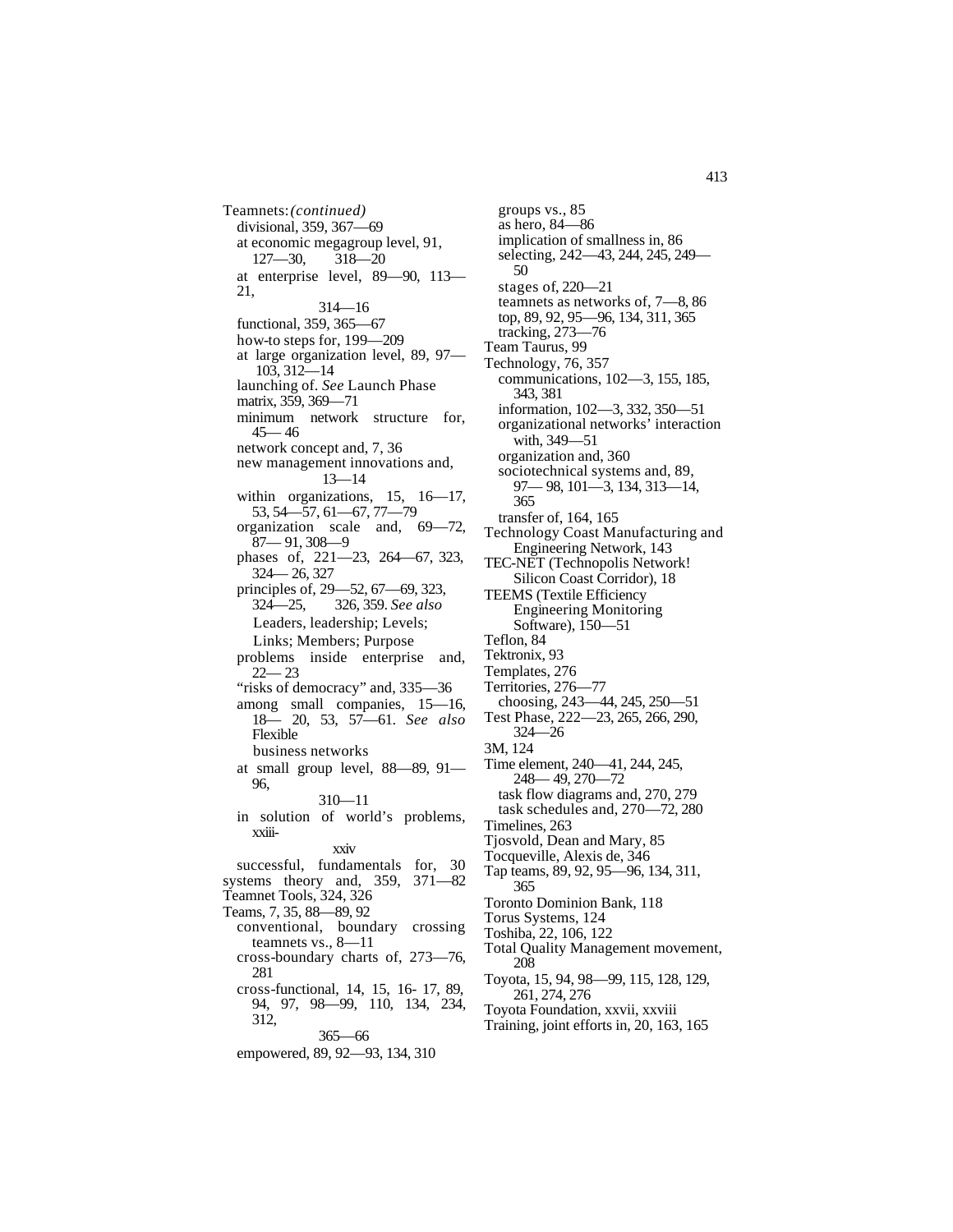TransOceania, 29—30, 291—99, 300, 302, 335 Trust, 32, 44, 93, 122, 205, 236, 244, 301, 312, 320 TRW, 97 Tupperware, 117 Turbulence, 264—66

Union Carbide, 105—6 U.S. Amada, 148 Useem, Michael, 102 USS Fairless Works, 134 USX Corp., 105—6, 134 Utzon, J0rn, 289—90

Value-adding partnerships, 123 Vassar Show House, 57, 61 Virginia, flexible business networks in, 144 Virtual corporations, 126—27 Vitro, 109 Voluntary geographies, 91, 128, 129— 30, 134, 318—19, 369 Volvo, 124

*Washington Post,* 337 Weber, Joseph, 83 Weitz, Peter, 158 Western Behavioral Sciences Institute, xxvii WGBH (Boston), 200

White, Diane, 20 Whitley, Stephanie, 29—30 Wilhjelm, Niels, 169, 170 Wilkens, Roger, 376 Williams, Randall, 148 "Winning combinations," 125—26 Winrock International, 147 Wofford, Harris, 159 Woodworkers Manufacturing Network, 147 Work: fun aspect of, 334 global distribution of, 354—55 *see also* Tasks Work groups. *Sec* Self-directed work groups Working Communities of the Pyrenees, 319 Work process design (WPD), 229— 32, 236—37, 239—41, 247—49, 267—72, 280, 282, 345 computers in, 261—62 defining tasks in, 267—69 task flow diagrams in, 270 task schedules in, 270—72 and use of plan as interface, 329— 32 Wyatt, Bill, 148

Xerox, 102, 129